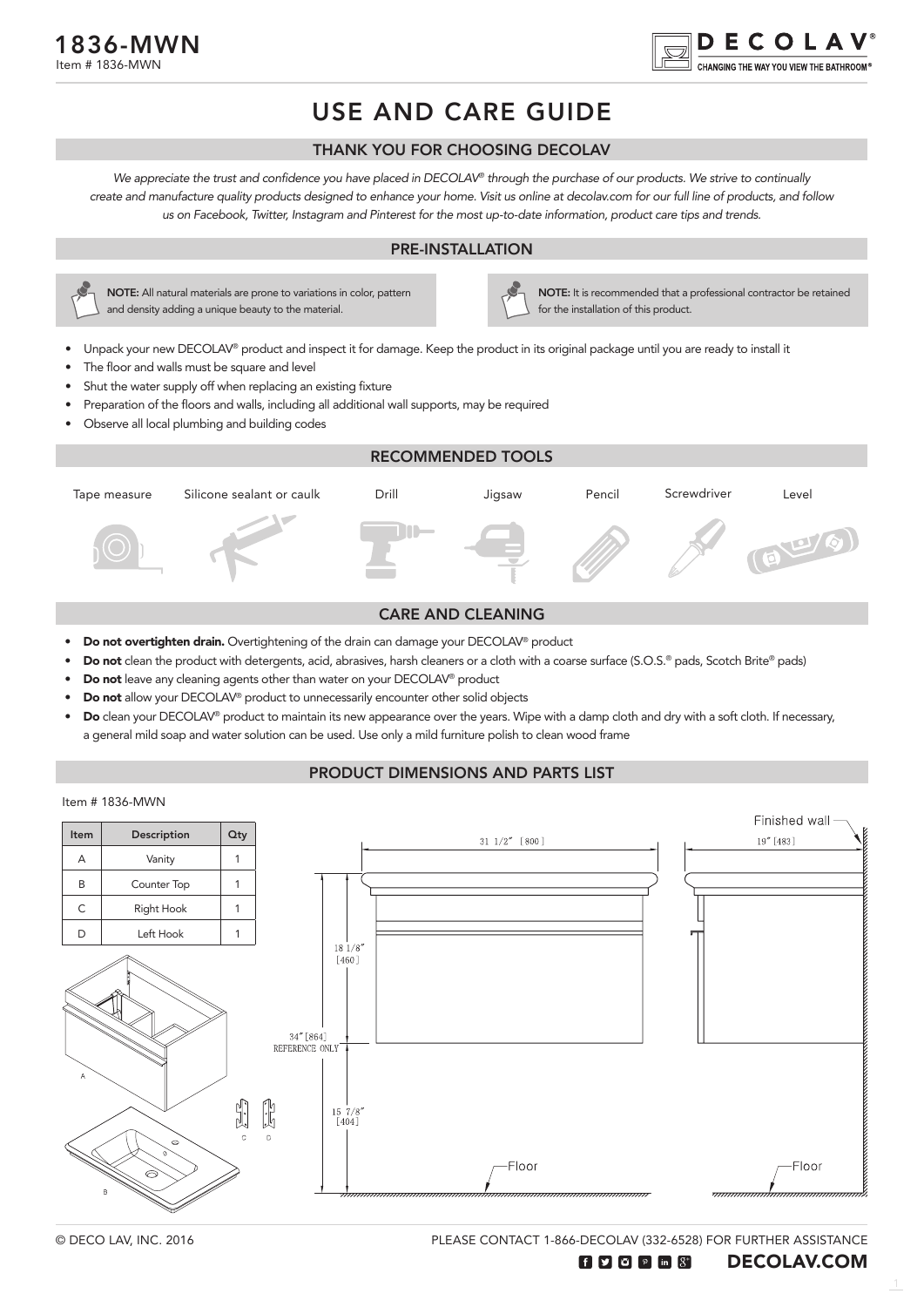

NOTE: Use DECOLAV® decorative bottle trap item # 9102-CP/SN/PN to complete your new look.

**Mounting Holes** 

**Wall Support** Crosspiece

### ASSEMBLY INSTRUCTIONS

Figure 1

NOTE: Use DECOLAV® drain item # 9295-CP/SN/PN, or # 9297-CP/SN/PN. DECOLAV® cannot guarantee against leakage with other manufacturer drains.

## BEFORE YOU BEGIN

- Prior to installation, unpack your new DECOLAV® product and inspect it. Keep the product in its original package until you are ready to install it
- The wall must be square, plumb and level
- Shut the water supply off when replacing an existing fixture
- Observe all local plumbing and building codes
- It is recommended that this installation be done by a professional contractor with a minimum of two people. Do not install this fixture alone

## 1 INSTALLING WOOD WALL SUPPORT

- To ensure adequate support, DECOLAV® recommends removing wall board and re-enforcing area with 2" x 6" (5.08 cm x 15.24 cm) wall support crosspiece
- Measure the desired location of the vanity and mark mounting hole guidelines on wall
- Check alignment of mounting hole guidelines against vanity base to ensure product is level
- Drill mounting holes in finished wall through wall support crosspiece

## 2 SECURING THE VANITY BASE TO THE WALL

- Attach anchors (anchors not included) to mounting holes
- Attach left and right hooks to anchors using screws (screws not included)
- Gently hang vanity on left and right hooks ensuring that the back edge of vanity is flush with finished wall

## SECURING THE COUNTERTOP TO THE VANITY BASE 3

- Apply sealant to the top edge of the vanity base
- Gently place the countertop over the vanity base
- Wipe away any excess sealant
- Allow sealant to set before proceeding to install faucet, drain, and waste system (not included), ensure that supply lines are secured tightly. NOTE: DO NOT OVER TIGHTEN DRAIN. MAY RESULT IN DAMAGE.
- Turn on water supply to faucet and check for leaks

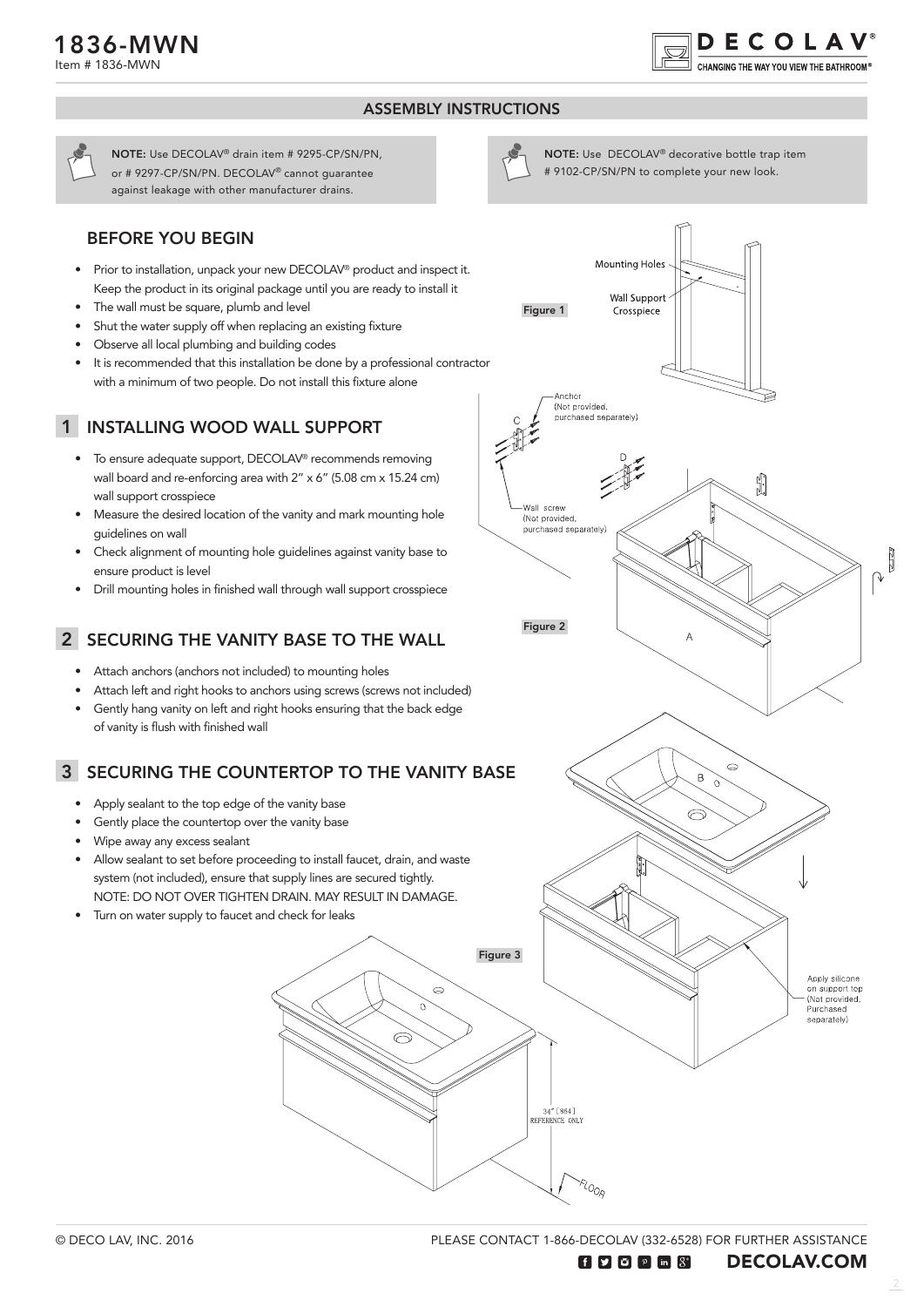Item # 1836-MWN

#### PRODUCT DIMENSIONS AND PARTS LIST



#### ASSEMBLY INSTRUCTIONS

#### INSTALLING WOOD WALL SUPPORT 4

- To ensure adequate support, DECOLAV® recommends removing wall board and re-enforcing area with 2" x 6" (5.08 cm x 15.24 cm) wall support crosspiece
- Measure the desired location of the vanity and mark mounting hole guidelines on wall
- Check alignment of mounting hole guidelines against vanity base to ensure product is level
- Drill mounting holes in finished wall through wall support crosspiece

## 5 SECURING THE SIDE CABINET TO THE WALL

- Attach anchors (anchors not included) to mounting holes
- Attach left and right hooks to anchors using screws (screws not included)
- Gently hang side cabinet on left and right hooks ensuring that the back edge of cabinet is flush with finished wall

## **6 SECURING THE COUNTERTOP TO THE SIDE CABINET**

- Apply sealant to the top edge of the side cabinet
- Gently place the countertop over the side cabinet
- Wipe away any excess sealant
- Allow sealant to set before using side cabinet



Mounting Holes

**DECOLAV**<sup>®</sup> **HANGING THE WAY YOU VIEW THE BATHROOM®** 

PLEASE CONTACT 1-866-DECOLAV (332-6528) FOR FURTHER ASSISTANCE  $\textbf{H}$   $\textbf{V}$   $\textbf{O}$   $\textbf{P}$  in  $\textbf{S}^*$ DECOLAV.COM